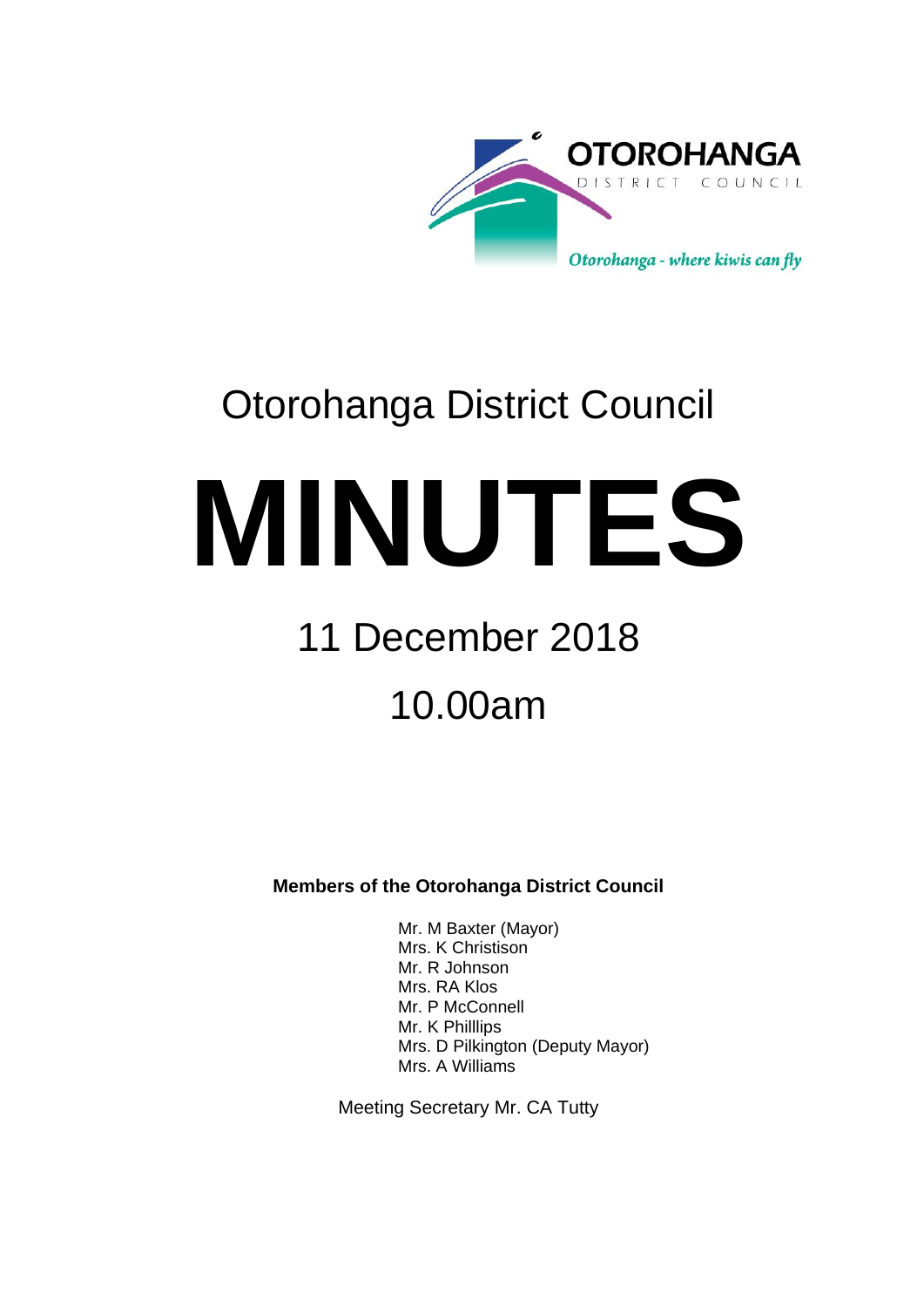### **OTOROHANGA DISTRICT COUNCIL**

#### **11 December 2018**

Minutes of an ordinary Meeting of the Otorohanga District Council held in the Council Chambers, 17 Maniapoto Street, Otorohanga on Tuesday 11 December 2018 commencing at 10.00am.

## **MINUTES**

### **ORDER OF BUSINESS:**

| <b>ITEM</b>                     | <b>PRECIS</b>                                     |                                                                           | <b>PAGE</b> |
|---------------------------------|---------------------------------------------------|---------------------------------------------------------------------------|-------------|
| <b>PRESENT</b>                  |                                                   |                                                                           |             |
|                                 |                                                   |                                                                           |             |
| IN ATTENDANCE                   |                                                   |                                                                           |             |
| APOLOGY                         |                                                   |                                                                           |             |
| <b>OPENING PRAYER</b>           |                                                   |                                                                           |             |
| PUBLIC FORUM (UP TO 30 MINUTES) |                                                   |                                                                           |             |
|                                 | <b>ITEMS TO BE CONSIDERED IN GENERAL BUSINESS</b> |                                                                           |             |
|                                 |                                                   | CONFIRMATION OF MINUTES – OTOROHANGA DISTRICT COUNCIL – 20 NOVEMBER 2018  |             |
| NOVEMBER 2018                   |                                                   | CONFIRMATION OF MINUTES - OTOROHANGA DISTRICT COUNCIL - CONFIDENTIAL - 20 |             |
|                                 |                                                   | CONFIRMATION OF MINUTES – OTOROHANGA COMMUNITY BOARD – 1 NOVEMBER 2018    | 2           |
|                                 |                                                   | CONFIRMATION OF MINUTES - KAWHIA COMMUNITY BOARD - 19 OCTOBER 2018        | 2           |
| MATTERS ARISING                 |                                                   |                                                                           | 2           |

#### DECLARATION OF CONFLICTS OF INTEREST

REPORTS

| <b>ITEM 321</b>  | PUBLIC FORUM PROCESSES                                               | 2              |
|------------------|----------------------------------------------------------------------|----------------|
| <b>ITEM 322</b>  | LIGHTING OF RURAL ROAD INTERSECTIONS                                 | 2              |
| <b>ITEM 323</b>  | FURTHER AMENDMENT OF TRAFFIC BYLAW SCHEDULES                         | 2              |
| <b>ITEM 324</b>  | DRAFT MANAGEMENT ACCOUNTS FOR THE PERIOD ENDING 30<br>SEPTEMBER 2018 | $\overline{4}$ |
| <b>ITEM 3325</b> | ODC MATTERS REFERRED FROM 20 NOVEMBER 2018                           | 4              |
| GENERAL          |                                                                      | 4              |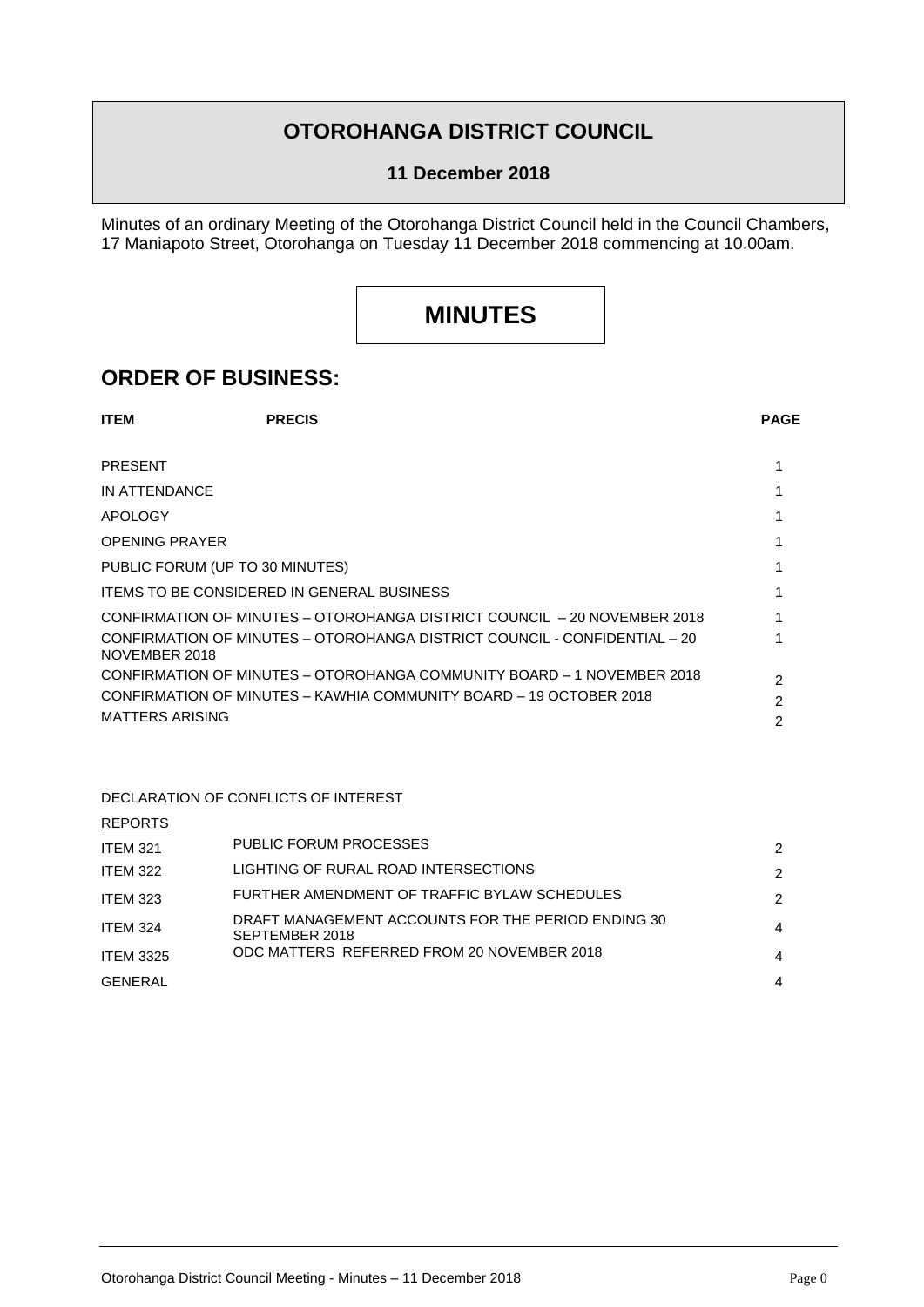#### **PRESENT**

Mr. MM Baxter (Mayor), Mrs. DM Pilkington (Deputy Mayor), Councillors RA Klos, K Christison, AJ Williams (attended at 10.03am) K Philips and P.McConnell

#### **IN ATTENDANCE**

Messrs, A Loe (Acting Chief Executive), G Bunn (Corporate Services Manager), R Brady (Engineering Manager) R Johnson and CA Tutty (Governance Supervisor)

#### **APOLOGY**

It was noted that an apology was received from Council's Chief Executive Mr. DC Clibbery and Councillor A Williams for lateness.

His Worship declared the meeting open and welcomed those present.

#### **OPENING PRAYER**

Councillor McConnell read the Opening Prayer.

#### **PUBLIC FORUM**

No members of the public were present.

#### **ITEMS TO BE CONSIDERED IN GENERAL BUSINESS**

ITEM 236 APPOINTMENT OF CHIEF EXECUTIVE – CONFIDENTIAL

**Resolved** that consideration be given to the appointment of the Chief Executives position which will be considered in a public excluded section of todays meeting and may require a resolution.

#### **His Worship / Councillor Phillips**

#### **CONFIRMATION OF MINUTES – 20 NOVEMBER 2018**

The Governance Supervisor referred members to the public forum section in particular the first paragraph and reported that following the name Sonya Hetet it be recorded in brackets (Chief Executive of the Maniapoto Maori Trust Board).

The Governance Supervisor referred to the second paragraph, in particular the second line, the word "Manu" to be corrected to read "Mana".

Councillor Johnson reported that his attendance at the meeting had not been recorded.

Councillor Pilkington referred to page 6, the item regarding Sister Reidy's Memorial and advised that the word "Amnesty" has been spelt incorrectly and in the second paragraph the word "Maori" should be spelt "Mauri".

**Resolved** that the Minutes of the meeting of the Otorohanga District Council held on 20 November 2018, as amended, be approved as a true and correct record of that meeting and the resolutions contained within be adopted.

#### **Councillor McConnell / Councillor Pilkington**

#### **CONFIRMATION OF MINUTES – CONFIDENTIAL – 20 NOVEMBER 2018**

**Resolved** that the Confidential Minutes of the meeting of the Otorohanga District Council held on 20 November 2018, as circulated, be approved as a true and correct record of that meeting and the resolutions contained within be adopted.

#### **Councillor Pilkington / Councillor Klos**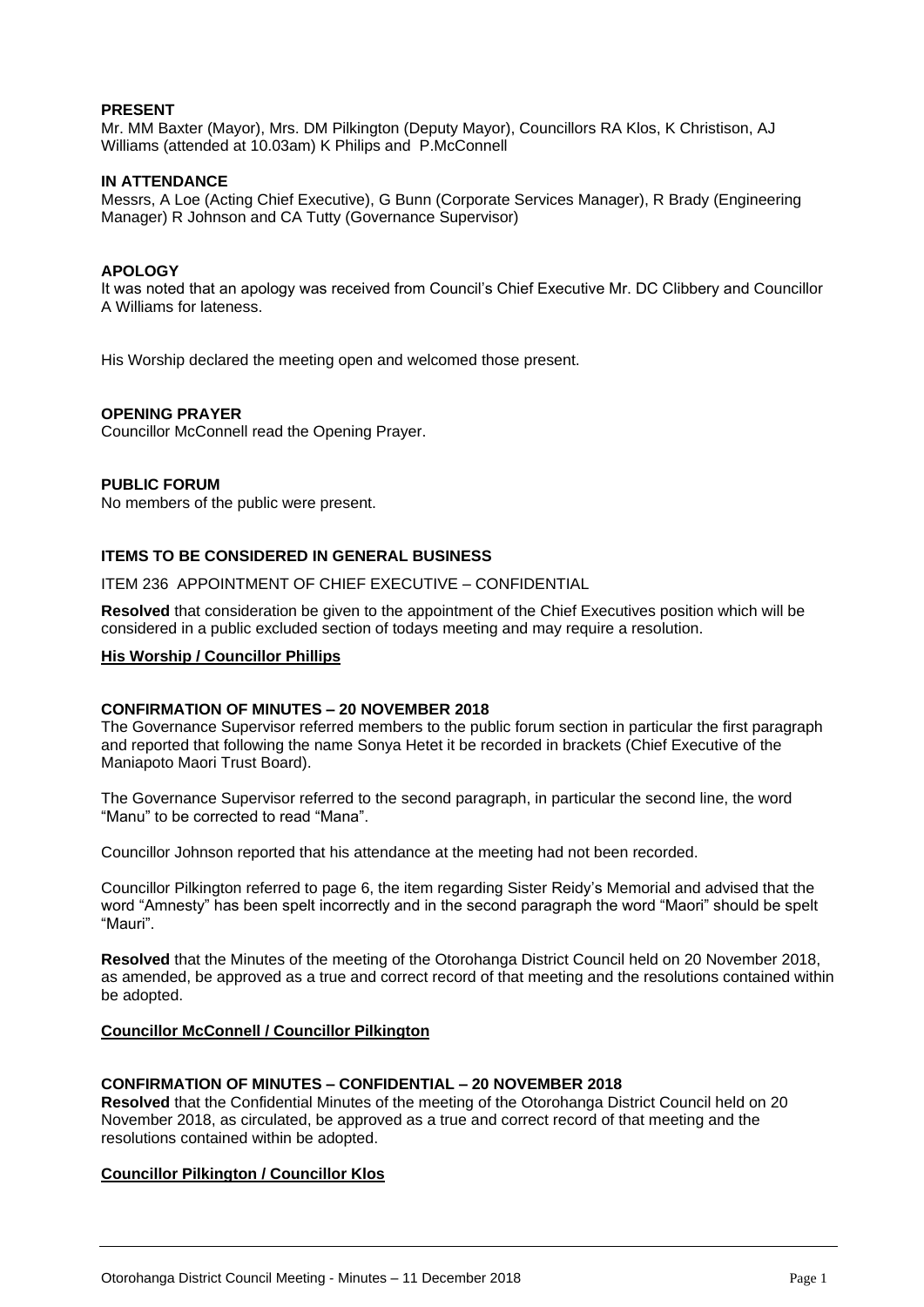#### **CONFIRMATION OF MINUTES – OTOROHANGA COMMUNITY BOARD – 1 NOVEMBER 2018**

**Resolved** that the Minutes of the meeting of the Otorohanga Community Board held on 1 November 2018 as circulated, be confirmed and the recommendations contained therein be adopted.

#### **Councillor McConnell / Councillor Christison**

#### **CONFIRMATION OF MINUTES – KAWHIA COMMUNITY BOARD – 19 OCTOBER 2018**

**Resolved** that the Minutes of the meeting of the Kawhia Community Board held on 19 October 2018 as circulated, be confirmed and the recommendations contained therein be adopted.

#### **Councillor Pilkington / Councillor Johnson**

#### **DECLARATION OF CONFLICTS OF INTEREST**

His Worship asked if members were aware of any conflicts of interest that may exist regarding items to be discussed at today's meeting.

No conflicts of interest were expressed.

#### **ITEM 321 PUBLIC FORUM PROCESSES**

The acting Chief Executive summarised the Chief Executives report proposing changes to some of the rules in respect of the conduct of public forum sessions of meetings of Council and its Community Boards.

Councillor Johnson referred to page 2, in particular the first paragraph in italics and expressed the opinion that the word "preferable" is not strong enough.

The Governance Supervisor suggest in this could be replaced with the word "requirement".

Councillor McConnell expressed the opinion that a public forum section should not be one for operational matters to be raised. These should be handled directly by staff.

Councillor Klos referred to the recent incidents regarding the proposed workers camp at the Island Reserve and said that those persons protesting had two opportunities to present their concerns, one being at the meeting of the Otorohanga Community Board prior to a Council meeting. She said it would have been useful if Councillors had been advised that they had made a presentation to the Board.

Councillor Klos felt that a public forum section should not give the public an opportunity to attack staff members.

Councillor Klos referred to her attendance at a recent prison impact forum where at a person spoke on behalf of CPB and expressed their company's concern at the negative attack on the proposal to erect a workers camp.

Councillor Klos expressed the opinion that she felt the company had pulled back on establishing a workers camp within the Otorohanga District due to the negative attack. She felt that Councillors need to be aware of these situations so that Council is able to provide some protection to businesses in Otorohanga.

Councillor Phillips expressed the opinion that the public should be allowed to vent their frustration and need to be heard. He said Councillors need to take any negative comments on the chin, let the public have their say and then they appear to calm down.

His Worship agreed and said he had no issues with the public attending the public forum section however, this needs to be controlled.

Councillor Johnson referred to operational matters and expressed the opinion that should a member of the public approach the Governance Supervisor a couple of days prior to the meeting then he will decide whether the matter to be raised is an operational one.

Councillor McConnell felt that Council often learns from these experiences.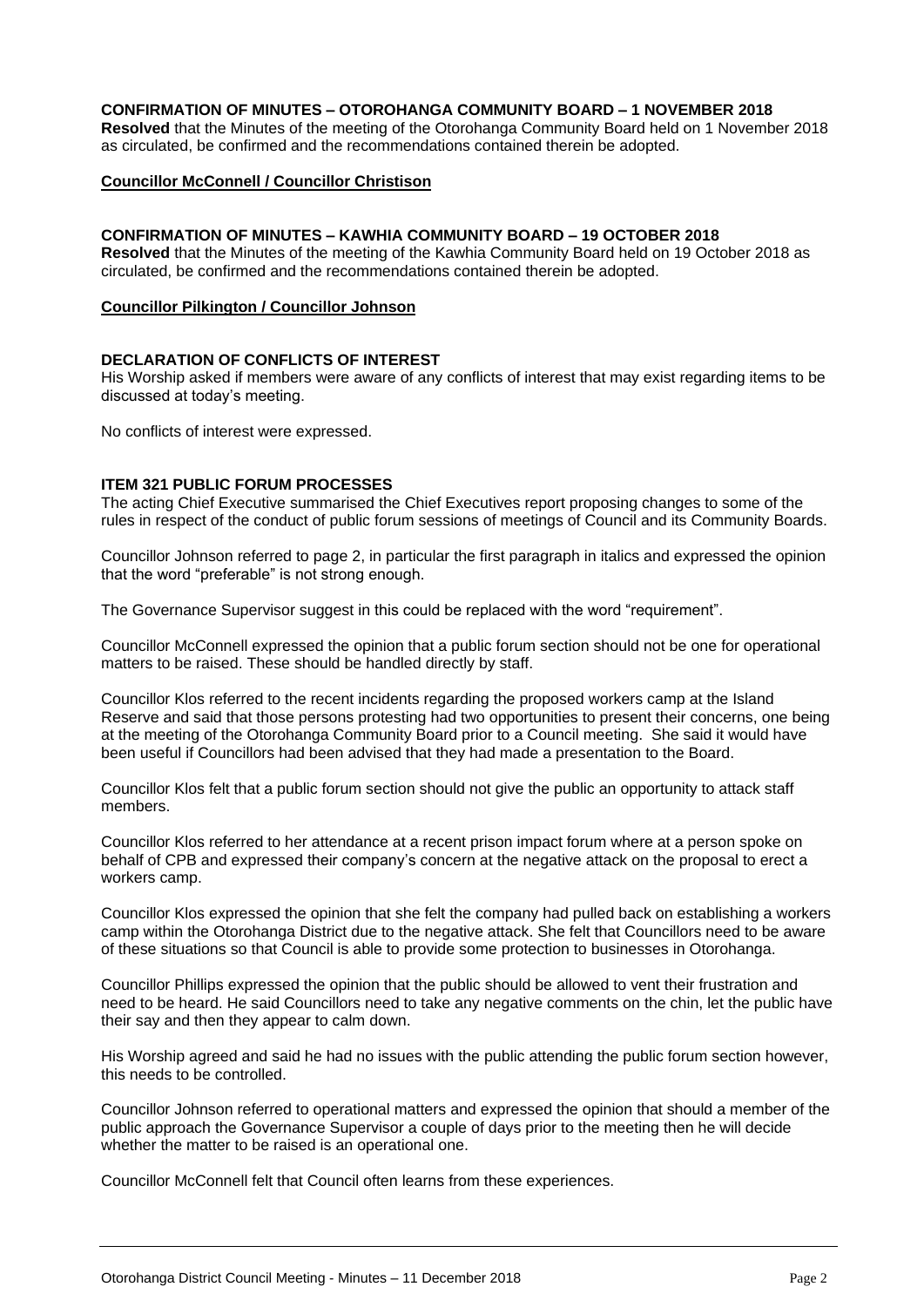Councillor Williams reported that a large number of Councils do allow videos to be taken of their meetings.

#### **Resolved** that

- 1.the rules for conduct of public forum sections of meetings of Council and its Community Boards are amended to allow requests to speak to be made immediately prior to the commencement of a forum only at the discretion of the Mayor / Chair.
- 2. the only information from the proceedings of a public forum to be recorded in the minutes of the associated meeting shall be the name of the speaker and an outline description of the subject on which they spoke, the length of which is to not exceed 20 words.
- 3. video recording of public forum sections of meetings is not permitted.

#### **Councillor Johnson / Councillor Klos**

#### **ITEM 322 LIGHTING OF RURAL ROAD INTERSECTIONS**

The Engineering Manager referred members to the Chief Executive's report advising that it is proposed that lights are progressively installed at the busiest intersections of rural local roads in the Otorohanga District.

He requested members take the report as read.

Councillor Klos reported that she has not raised this matter due to the frequency of accidents. She said in the rural area it is so dark that travellers get lost.

His Worship expressed the opinion it would be difficult to prioritise which intersections require lighting based on the assumption that people are getting lost. He said perhaps larger and / or clearer signage would be more appropriate.

Councillor Phillips said that the report was very well written however, he is not happy to accept it until costings of the proposal are known.

Following discussion it was agreed that this matter could be discussed in the budget meetings for next year however, in the meantime the Engineering Manager prepare a separate report identifying the costings involved.

Councillor Klos suggested whether it would be worthwhile for staff to have discussions with TrustPower to ascertain whether they could be interested in assisting with the proposal.

The Engineering Manager replied he understood that TrustPower are not in favour in meeting other organisations capital works.

It was agreed that this matter be placed on Matters Referred.

**Resolved** that Council progressively installs lighting at all intersections of two local roads in the District where the product (multiple) of the estimated average daily traffic volumes of the two intersecting roads exceeds 30,000 subject to the approval of the budget for intersection lighting, at a later date.

#### **Councillor Phillips / Councillor Klos**

#### **ITEM 323 FURTHER AMENDMENT OF TRAFFIC BYLAW SCHEDULES**

The acting Chief Executive summarised the Chief Executive's report informing members of further minor amendments to the schedules of Council's Traffic Bylaw 2005 in relation to parking in the Kawhia Community.

Councillor Pilkington reported that the proposed amendments were raised and approved at a meeting of the Kawhia Community Board held last Friday.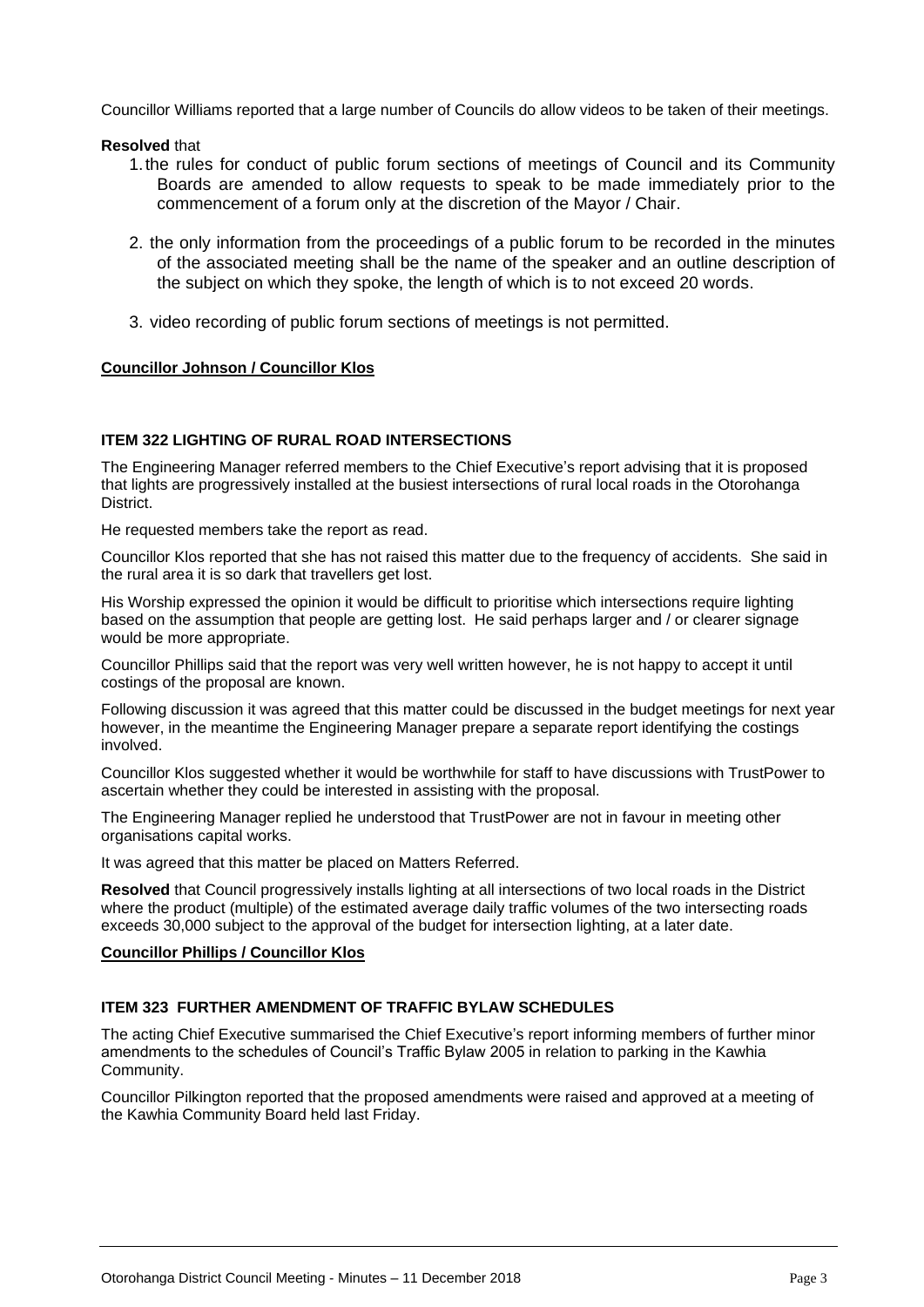**Resolved** that the First Schedule – Parking Restrictions of the Otorohanga District Traffic Bylaw 2005, be amended in accordance with the contents of the Chief Executive's reported dated 11 December 2018 and it's attachments.

#### **Councillor Pilkington / His Worship**

#### **ITEM 325 MATTERS REFERRED – 18 SEPTEMBER 2018**

His Worship referred to Items on matters referred.

It was agreed that the item under Chief Executive dated 18 September 2018 be amended to read –

1- To consider potential seal extensions and minor safety works in a workshop situation.

It was agreed that item number 2 regarding the public forum section of meetings be deleted.

#### **ITEM 324 DRAFT MANAGEMENT ACCOUNTS FOR THE PERIOD ENDING 30 SEPTEMBER 2018**

The Finance Manager attended the meeting and took members through the management accounts for the quarter ending 30 September 2018.

The Corporate Services Manager said there may be some short term borrowing in respect to the Otorohanga Medical Hub and a potential increase in debt should the Westridge Subdivision extension proceed.

Councillor Williams requested a summary be prepared of items 60% under or over the estimated figure. She expressed the opinion that members are looking at a document two months old.

Councillor Phillips said he is struggling with the front page of the accounts as the period is for the quarter ending 30 September 2018 not for the year ending.

Councillor Klos advised that the Audit and Risk Committee will be looking into the method of Councils reporting on financial information.

Councillor McConnell referred to the flood protection and control works account in particular to Council engaging an independent assessor to assess the condition of Council's assets such as pumps etc.

The Engineering Manager replied that he believes there are no pumps which will require renewing however, expert advice is being obtained.

He said funding will come from depreciation which Council is holding.

The Corporate Services Manager informed members of a \$20,000 riskpool debt which Council may be required to pay out. He said this funding pool went well until a major disaster happened.

**Resolved** that the Draft Management Accounts for the quarter ended 30 September 2018 be received.

#### **Councillor Phillips / Councillor McConnell**

#### **GENERAL**

#### **Property – Newmans Road**

Councillor Klos reported she had received a query regarding a property on Newmans Road in particular to an archaeological site which she had referred to Council's Environmental Services Manager.

#### **NEW ZEALAND MOTOR CARAVAN ASSOCATION**

Councillor Klos referred to discussions with a representative of the New Zealand Motor Caravan Association regarding their site in Otorohanga and the disposal of effluent. She said it appears they wish to have the same system installed as that in the Waitomo District.

The acting Chief Executive advised that the association understood what they were receiving at the commencement of the lease of the area, however now they wish to have a wastewater system put in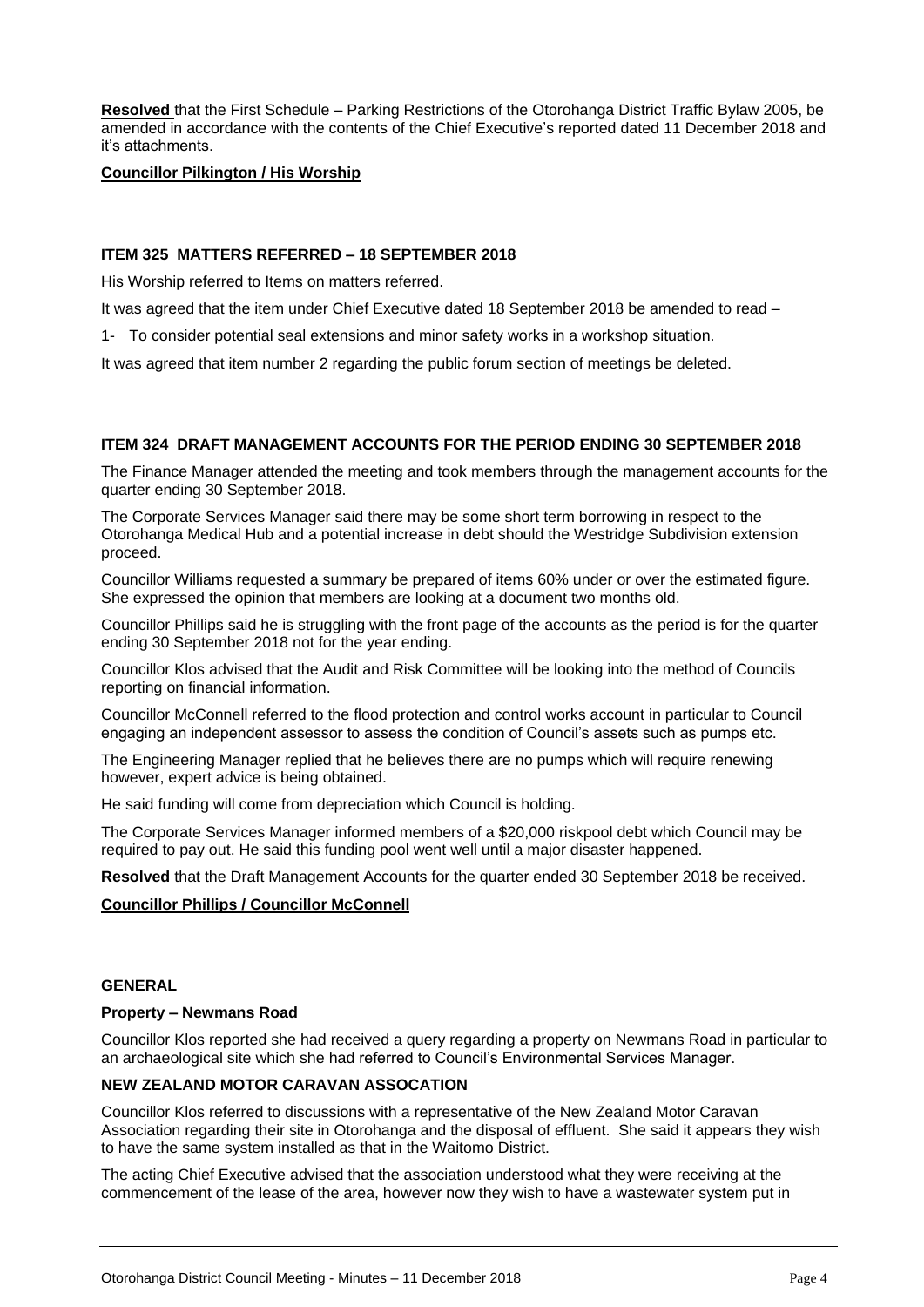place. Members were informed that the association members are welcome to approach a local camping ground however, nobody has done so to date.

Members were informed that the association members feel they are bringing value to Otorohanga by being in town.

#### **AUDIT AND RISK COMMITTEE**

His Worship informed members that any issues in relation to the Otorohanga Medical Hub have been rectified and there is nothing further to investigate or record.

#### **GOVERNMENT HOUSING INITIATIVE**

Councillor Klos felt that the Government housing initiative is encroaching on what local government does.

The Acting Chief Executive replied that the government is looking at circumventing / focusing on large Councils to ring fence proposed housing areas. He said the issue is all about the availability and cost of the land.

#### **IMPACT FORUM – SOCIAL HOUSING**

Councillor Klos reported that workers at the proposed Waikeria Prison extension will be looking to purchase houses in reasonably priced areas therefore a section of the population will have nowhere to buy or rent a house. She asked what is Council doing about this situation.

Councillor Pilkington suggested that this is a matter could be considered in the next Long Term Plan discussions.

The acting Chief Executive advised that if Council was to borrow money to assist in providing social housing it would be most likely not able to fund the project.

His Worship expressed the opinion that Council has no appetite to fund low cost housing as he does not believe there is a demand out there. He suggested that ratepayers could be asked if they would be prepared to fund such a proposal.

Councillor Johnson said there may be options available for discussion and other social options which could be available in town that may be considered.

Councillor McConnell expressed the opinion that central government needs to tidy up their act in this matter.

Councillor Christison suggested Council work on building its relationship with Habitat for Humanity.

#### **LIBRARIES**

Councillor Klos reported that some Libraries have an online banking system in place. She felt this could be an interesting way for Council's Library to head.

The Corporate Services Manager replied that the District Library can effectively carry out this facility now and that staff are there to assist the public to do so.

#### **BEATTIE HOME**

Councillor Johnson updated members on the activities of Beattie Home and reported that the organisation has just purchased number two and four Clarke Street for the erection of their Dementia Unit.

Councillor Johnson reported that Councillor Christison has offered to install a memorial garden.

Councillor Johnson informed members that Beattie Home has six surplus houses to dispose of and that a further two million dollars is required to complete the project. He said upon completion the facility will provide twenty jobs.

#### **CHRISTMAS PARADE**

Councillor Christison said it was nice to see His Worship in the local Christmas parade.

#### **SPORT WAIKATO FORUM MEETING**

Councillor Williams reported on her attendance at a Sport Waikato forum meeting held recently where some negative feedback was received. She said however, traction was gained at gathering opinions in particular to the engagement of a Sport Waikato Coordinator.

The Corporate Services Manager advised that there is still going to be further Sport Waikato Roadshows however, in January 2019 a report will be presented on the appointment of a Sport Coordinator.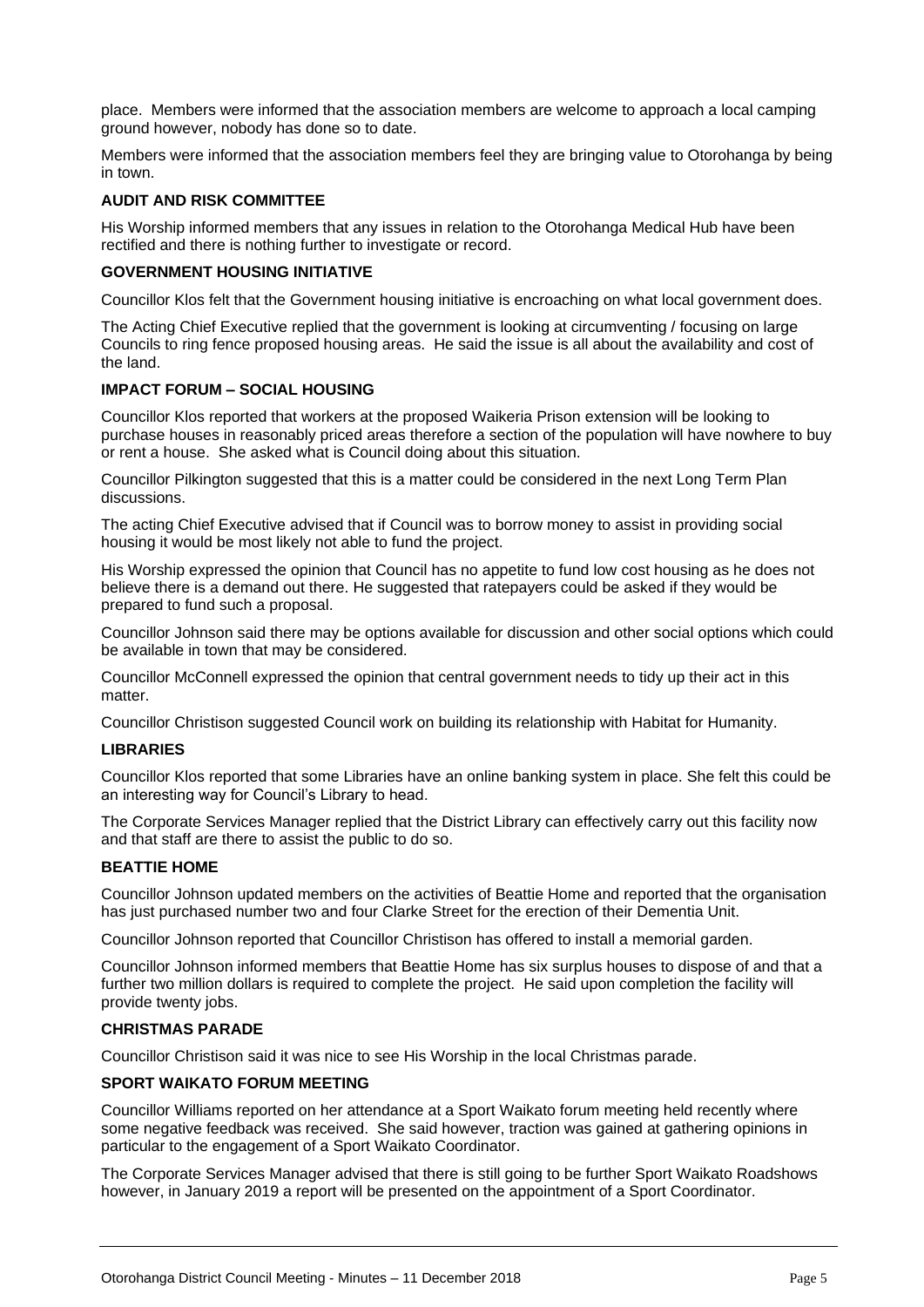Councillor Pilkington confirmed that Council has allocated funding for a Sport Waikato Coordinator position.

Councillor McConnell felt that following substantial discussion on the proposed engagement of a Sports Coordinator Council may need to look at other alternatives.

The Corporate Services Manager advised that Council has budgeted for a half person filling the position of Sport Coordinator for the District. He said Sport Waikato is currently putting together a Sport and Recreation Plan.

Councillor Phillips expressed the opinion that some attendees want to engage a Sports Coordinator however, some questioned if there was another way of providing this activity.

Councillor Pilkington reported that representatives of Sport Waikato attended the last Kawhia Community Board meeting along with other attendees and advised that Sport Waikato is not about carrying out the activities itself but enabling organisations to do so.

The Corporate Services Manager informed members that the sporting boundaries do not follow those of District boundaries.

#### **BRISTLE GRASS**

Councillor Phillips referred to research undertaken at the Tokonui Research Centre regarding Bristle grass and advised that the Council spraying of road markers and drains is the worst thing it can do in assisting the spread of Bristle grass. He said anywhere where cultivation has been undertaken this grass will grow.

Councillor Phillips reported that there are people out there who will assist in the eradication of Bristle grass. He said competition with other grasses such as Rye grass will knock out the spread of this.

#### **OTOROHANGA RIVER WEIR**

Councillor Phillips reported that the sign to the river has been pulled down and a fence moved making it difficult for people to get down to the river.

#### **JIM BARKER MEMORIAL PLAYGROUND**

Councillor Phillips reported on his attendance at the official opening of the Jim Barker Memorial Playground and felt that this playground is fantastic. He said throughout the opening day the area was full of children.

#### **MANGARONGO ROAD**

Councillor Phillips extended his congratulations to Council's Engineering staff involved on the recent work undertaken on Mangarongo Road.

#### **MAYORAL ACTIVITIES**

His Worship reported on his recent attendance at a SWEAP meeting with the three Councils involved working very well together.

#### **ROADING EFFECTIVENESS GROUP**

The Engineering Manager informed members that this Council obtained the fourth highest place in New Zealand in respect to the provision of asset management data.

#### **PROPOSED WESTRIDGE SUBDIVISION EXTENSION**

Councillor McConnell reported there is a need for Council to have a discussion on what is happening in regards to the Westridge subdivision extension. He said, all parties involved need to be on the same page.

#### **COMMUNITY GENEROSITY**

Councillor McConnell suggested that Council needs to place on paper its thanks to those people / organisations who have generously donated to various facilities and activities in the Community.

Councillor Pilkington said she would like to acknowledge the wonderful Jim Barker Memorial Playground opening and the Otorohanga Community Christmas Parade.

Councillor Pilkington informed members that the Kawhia School Prizegiving will be held this Thursday.

His Worship extended thanks to Councillors and staff for another good year. He said he is looking forward to a number of changes throughout 2019. His Worship extended best wishes to everyone for the festive season.